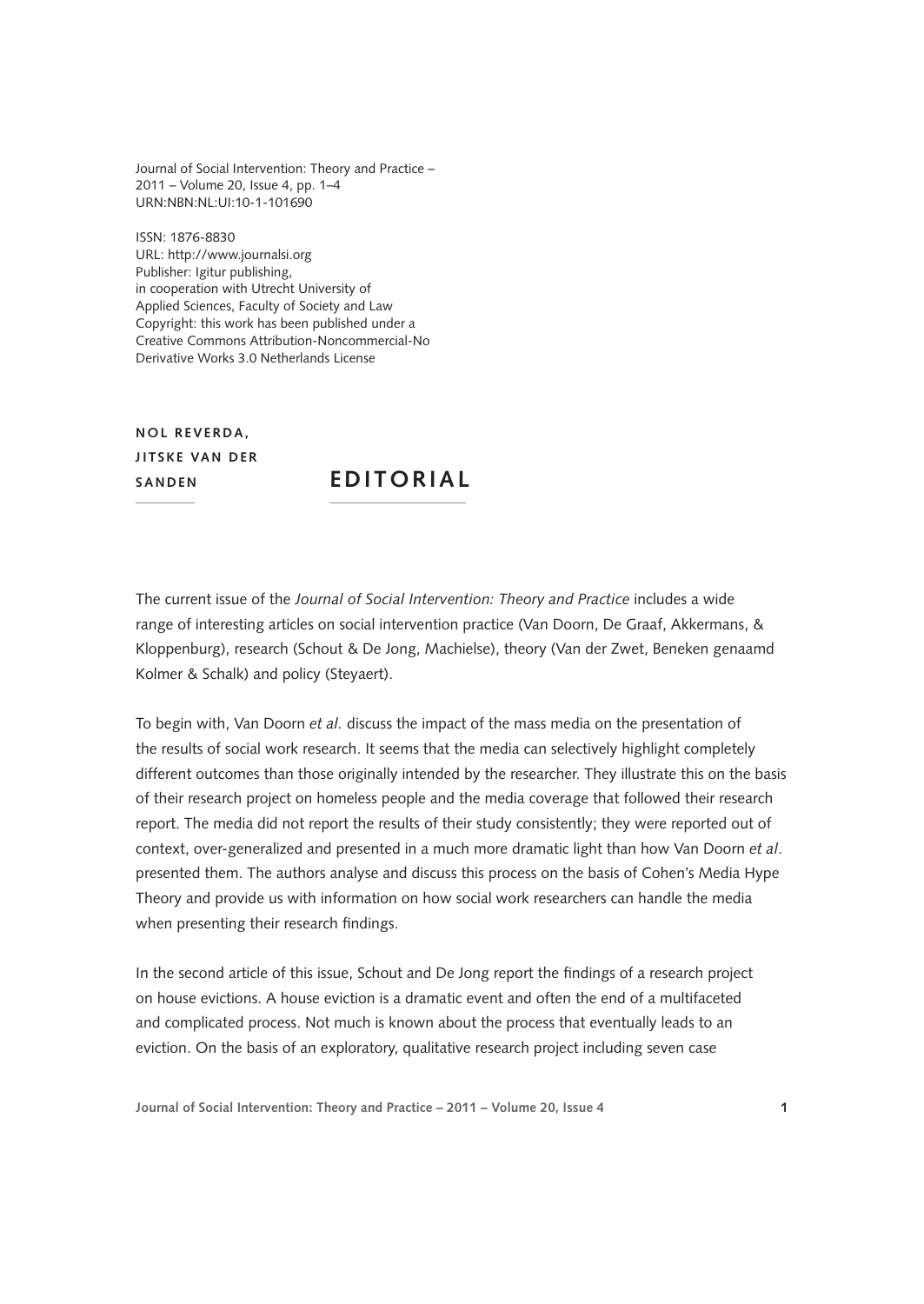## **EEdititori rial**

studies, the authors provide us with information on this process. They conclude that the eviction process is indeed complex in nature and that several determinants and mechanisms are at play: actors become each other's adversaries; there is often a need for recognition on the side of the professional that is not met; there is an absence of a joint effort to prevent the eviction; there is a need for a better balance between methodical professional skills and personal competence; and there is often an accumulation of problems. The authors provide us with rich case study material to describe these mechanisms. Schout and De Jong conclude with a general implication for social work practice: the need for the institutionalization of conflict capability.

Machielse presents and reflects on the findings of an extensive qualitative study (as part of a larger research project:<http://www.lesi.nl/onderzoek-advies/project-sociaal-isolement/>) on social isolation among the elderly. This topic was addressed earlier in this journal by Fokkema and Steyaert 2005/02 and Kerklaan 2011/03. Machielse takes the discussion on this topic to another level, stating that the socially isolated form a heterogeneous group. The author presents us with a typology of the socially isolated elderly as a guide for effective social intervention. On the basis of various qualitative, in-depth research methods, Machielse concludes that the socially isolated elderly can be classified on the basis of two crucial factors: the *persistence* of their isolation and their *innate sociability*. Combining these two factors results in eight *intervention profiles*, all with varying implications for practice. The typology clearly shows the possibilities of intervention programmes when dealing with the socially isolated elderly, but it also shows the limits of professional practice; sometimes it is simply not possible to improve the situation and mere consolidation is the only option. Machielse concludes with the important notion that this does not mean that intervention is ineffective: intervention may have a preventative effect and improve the quality of life of the elderly person in general. In this light, the author argues for a renewed discussion on how to assess the effectiveness of social intervention practices, incorporating more than merely objective measures (see also Van der Laan, 2003/04; Melief, 2003/04).

The fourth article continues the discussion and deals with the rise and use of evidence-based practice – a much-debated topic in our journal (for a discussion, see the contributions of Banks, 02/2011; Potting, Sniekers, Lamers, & Reverda, 03/2010; Hermans, 03/2005). In this article, Van der Zwet *et al.* make the case for an interactive approach to evidence-based practice in social work. The authors state that EBP, for no apparent reason, has not generally been adopted and implemented by social workers in the Netherlands and they go on to investigate the reasons underlying this on the basis of a review of the international literature on the topic. Before naming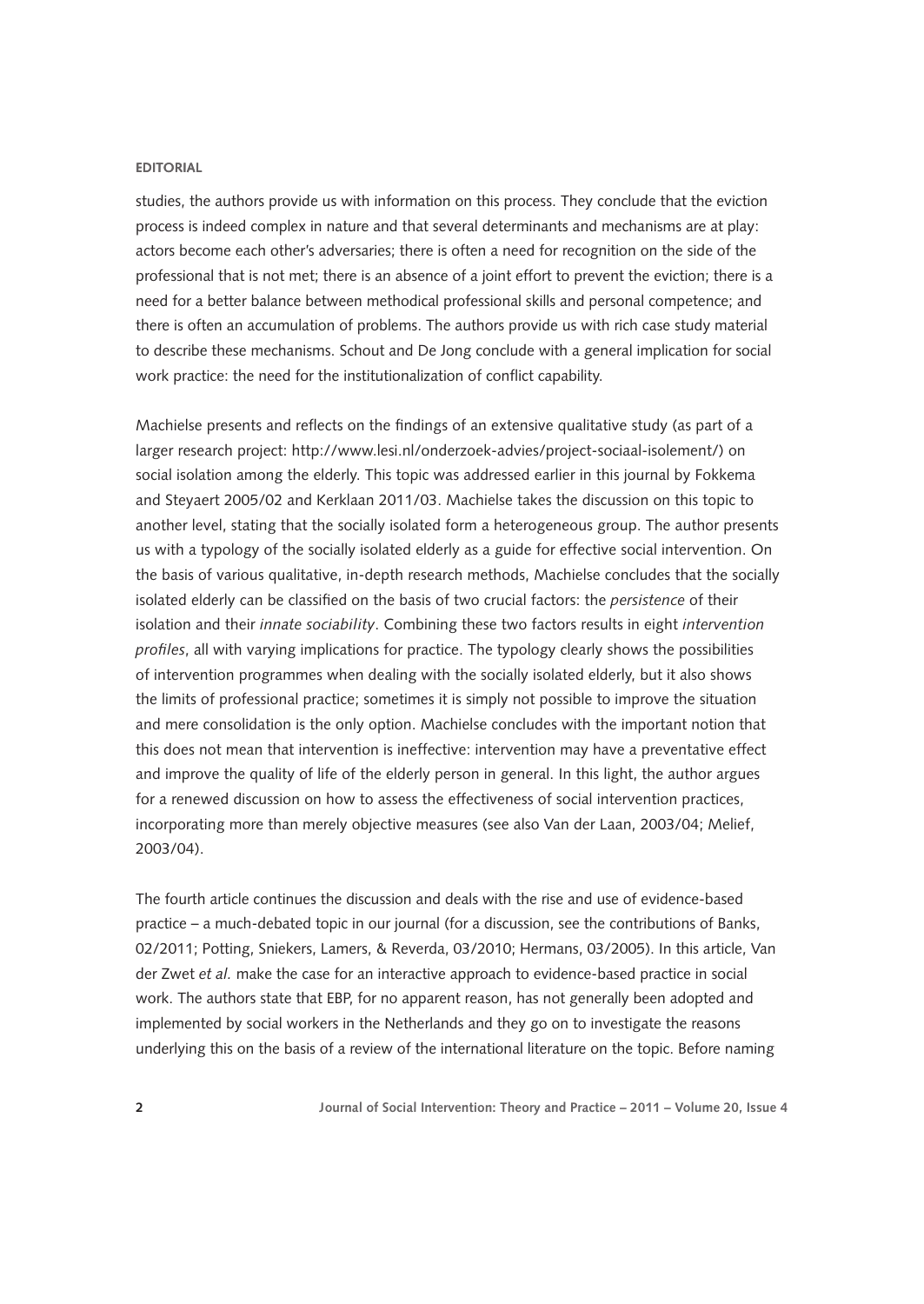## **Nol Reverda, Jitske van der Sanden**

the facilitating and impeding factors in this process, the authors begin going back to the original definition of EBP by Sackett and colleagues, and underlines some common misunderstandings arising from this definition. Van der Zwet *et al.* then turn to the main impeding factors in adopting and implementing EBP in the Netherlands. A lack of research skills and general resistance to the use of EBP among social practitioners are considered the main barriers to its general adoption. The authors state, however, that it is unfair simply to hold practitioners responsible. After all, other actors are also involved in the process: the employing social work organizations, policy makers and researchers all have their roles to play. Van der Zwet *et al.* therefore call for an interactive approach to evidence-based practice in social work, in which all parties collaborate to make meaningful connections between research and practice.

Steyaert addresses the important question of how new social media impacts on communication between scholars and practitioners all over the world. He states that an important goal of social work research is to shape the professional practice and behaviour of social workers. When departing from this view, it is puzzling and troubling to note that – because of traditional peer-review protocols for instance – many scientific articles stay within the publishers and the universities and are inaccessible for the general public. With the rise of e-learning environments and the rapid diffusion of information on the internet, Steyaert states that new and perhaps more creative ways of communicating research results should be encouraged to take advantage of the opportunities that the internet can offer. He concludes that it is time to supplement the traditional Science Citation Index with the Google Citation Index and in doing so, bridge the gap between scientific results and professional practice.

The last article of this issue is a contribution from a student. As we have mentioned in the past, the *Journal of Social Intervention: Theory and Practice* likes to offer outstanding students the opportunity to publish their work in our student's work section. Articles in this category follow a different review procedure to articles that fall within the categories of research, theory, policy and practice. Generally, the work of these students is not peer-reviewed, but proposed by a board member of the journal, or – as with the article by Van der Krogt – is considered promising by educators in the field.

Van der Krogt was a student in the Social Work programme of the Utrecht University of Applied Sciences. Her thesis was one of the articles that was recognized in the Utrecht University of Applied Sciences 2011 Thesis Awards. Van der Krogt reports on the normatively challenging subjects of the wish of a client to die, euthanasia and the role of the social worker. She does this